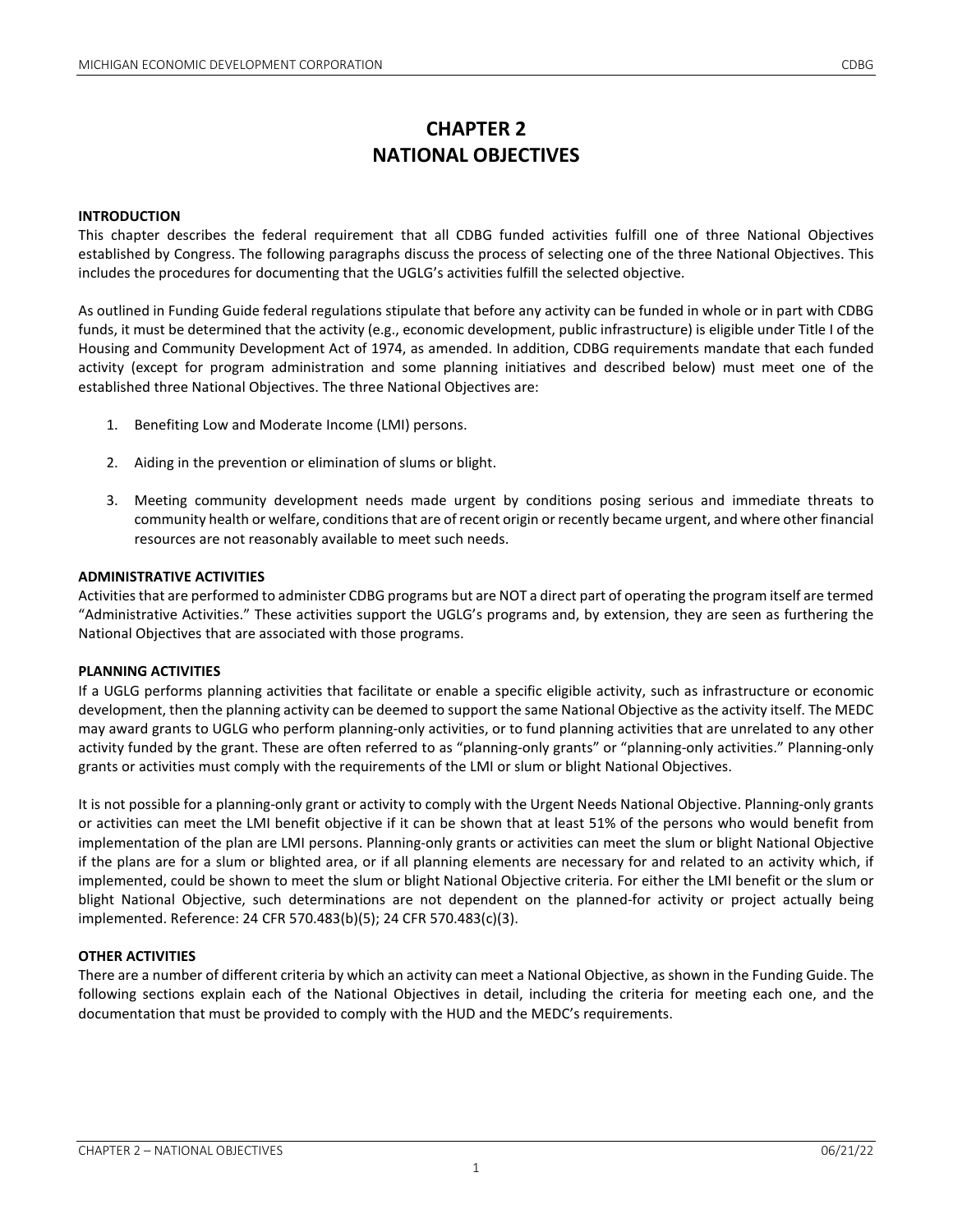## **SECTION 1 – BENEFITING LOW/MODERATE-INCOME (LMI) PERSONS**

#### **INTRODUCTION**

The LMI National Objective is often referred to as the primary National Objective as the regulations require that States expend at least 70% of their CDBG funds on activities that benefit low-and moderate-income people as defined below. In addition to ensuring that the required percentage of CDBG funds serve people in the overall LMI category, UGLGs must also ensure that the activities proposed, when taken as a whole, will not benefit moderate income people to the exclusion of low-income people (see definitions below).

Activities that benefit LMI people that are allowed by the MEDC are:

- Area-benefit activities
- **E** Limited Clientele
- Job creation/retention activities
- **Housing activities**

#### **DEFINITION OF LOW AND MODERATE-INCOME**

The definition of LMI used in the MEDC's CDBG program is the same as that in Title I of the Housing and Community Development Act, as amended. These income limits are to be used to qualify persons/households as eligible LMI beneficiaries of CDBG-assisted activities.

Before discussing the specific income figures, it is important to note the difference between persons, families, and households. Most CDBG programs require that UGLGstarget benefits to LMI people. **However, LMI people are in turn defined as individuals that are members of a low-income family.**

If one unemployed spouse received a job through a CDBG-funded venture, that spouse would not be considered a low-income person if the other spouse happened to be well employed and earned a large amount of money.

That is, the first spouse would not be considered a low-income person even though they themselves had little or no income. Rather, the person would be seen as a member of a family that was NOT low income – and therefore not a low-income person.

The one instance when HUD looks at households rather than families is in the case of CDBG-funded housing programs, because the beneficiary of the assistance is actually the entire household living in the unit that was assisted, regardless of whether they are in the same family. Thus if a person with little or no income was sharing a residence with an unrelated wealthy person, neither of them would be considered low -income people. Rather, they would both be part of a two-person household that did not qualify as LMI.

For purposes of determining CDBG eligibility and compliance with the LMI National Objective, family or household incomes are adjusted for family/household size.

A low-income family/household is one that has an income of less than or equal to 50% of the Area Median Income, as adjusted for family/household size. A moderate-income family/household is one that has an income of greater than 50% of the Area Median Income but less than or equal to 80% of the Area Median income, as adjusted for family/household size. The two categories are referred to as Low and Moderate Income, or LMI.

HUD provides specific income figures (e.g., median income, 80% of median income, 50% of median income) adjusted by household size for all counties and all metropolitan areas of the state. These figures are adjusted annually.

Note: The Consolidated Planning Regulations at 24 CFR Part 91 require the State to collect and report information on the number of extremely low, low, moderate, and middle-income persons served by each activity.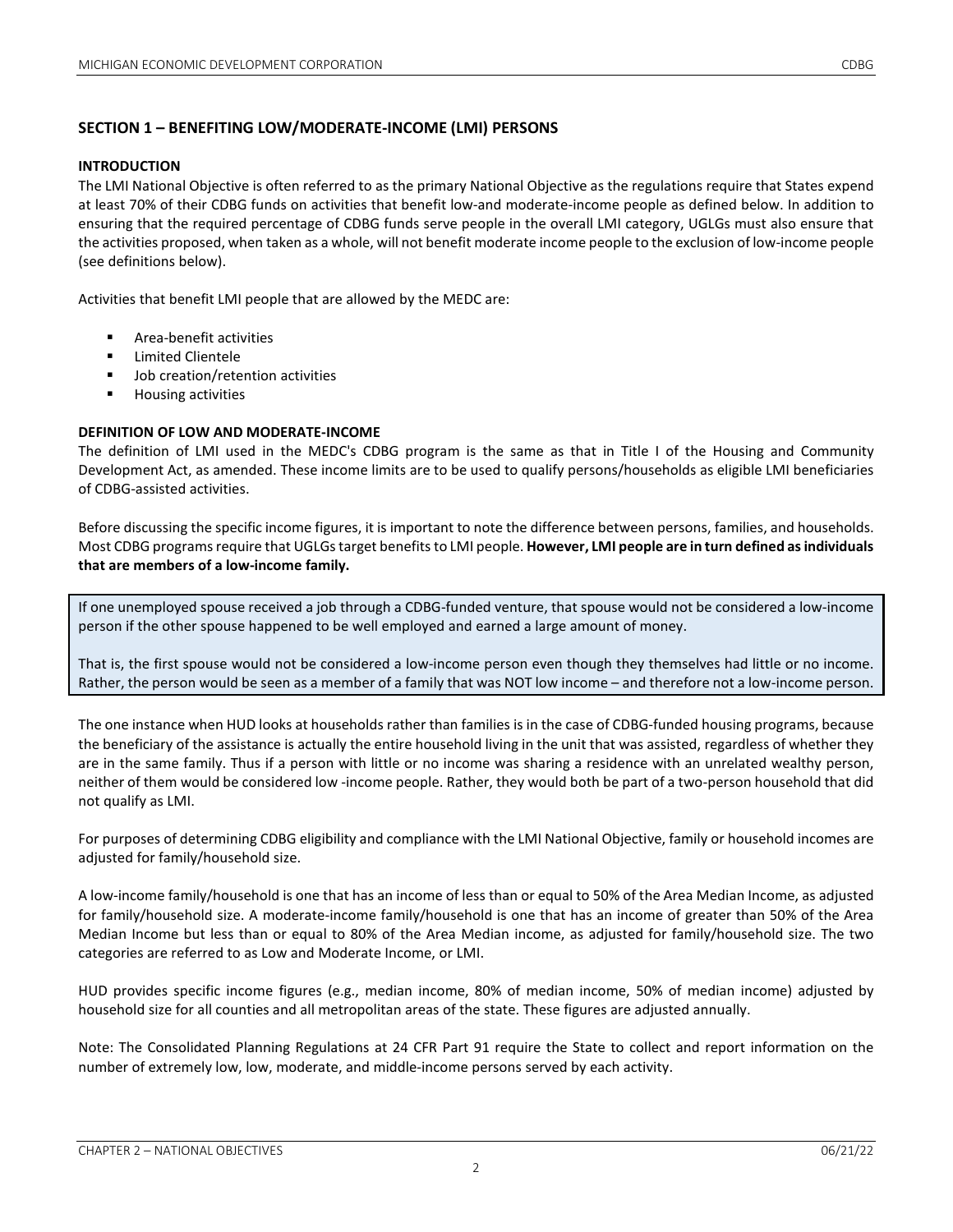A married couple living together is a two-person family; and a couple with one child is a three-person family/household, etc.

A single person household, for HUD income eligibility purposes is considered to be a one person "family" and likewise two unrelated persons living together are considered to be a two person "family" for income determination purposes.

The larger the family/household size, the higher the applicable median income and, consequently, the higher the threshold to be considered LMI.

#### **LMI AREA BENEFIT CRITERIA (LMA)**

A LMI Area Benefit Criteria (LMA) Activity is one whose benefits are available to all the residents in a particular service area where at least 51% of the residents are LMI persons. The most readily available information on income is kept by the U.S. Census and is generally described by census tracts or larger aggregations of tracts. However, a CDBG-funded activity's service area does not need to be consistent with census tracts or other officially recognized boundaries if statistics on income are available by some other geographic unit (see subsequent description). In all cases, however, the area used to determine LMI benefit, must be the entire area served by the activity. Activities of the same type that serve different areas must be considered separately on the basis of their individual service area.

An activity that serves an area that is not primarily residential in character (e.g., a commercial area with a handful of residences, or an area LESS THAN 51% in residential structures) CANNOT qualify under the Area Benefit National Objective.

Public infrastructure initiative (such as improvements or expansions to the public water and sewer system) in an LMI community or a LMI area within a community could qualify as an LMA Activity if the benefits of this type of activity are available to all persons in the area, regardless of income.

In determining whether an activity will actually benefit LMI residents, the net effect of the completed activity is considered. The mere location of an activity in an LMI area does not conclusively demonstrate that the activity benefits LMI persons. It is important to understand that not all activities that take place within a particular area will benefit that entire area. Similarly, in instances when a UGLG assists an affordable housing development, it is essential to consider the incomes of the residents of that development (i.e., those who are getting a direct benefit from the housing) rather than the incomes of the residents in the surrounding neighborhood, notwithstanding that it could be argued their lives are also improved due to the new project.

Examples of activities that may qualify as an Area Benefit Activity include:

- Adding or improving multiple facades for business along a local commercial district that serves a LMI neighborhood or community.
- Providing drainage improvements in an LMI neighborhood or community.
- Constructing a streetscape in a downtown that serves an LMI area or community.

Data establishing numbers and percentages of LMI persons in an area must be verifiable. The acceptable method for establishing low- and moderate-income population in a particular area is the census data provided by HUD.

#### **LOW MOD LIMITED CLIENTELE**

The limited clientele category is another way to qualify specific activities under the LMI benefit national objective. Under this category, 51 percent of the beneficiaries of an activity must be LMI persons.

In contrast to the area benefit category, it is not the LMI concentration of the service area of the activity that determines whether the activity will qualify or not, but rather the actual number of LMI persons that benefit from the activity.

Activities in this category provide benefits to a specific group of persons rather than everyone in an area. It may benefit persons without regard to their residence, or it may be an activity that provides a benefit to only particular persons within a specific area.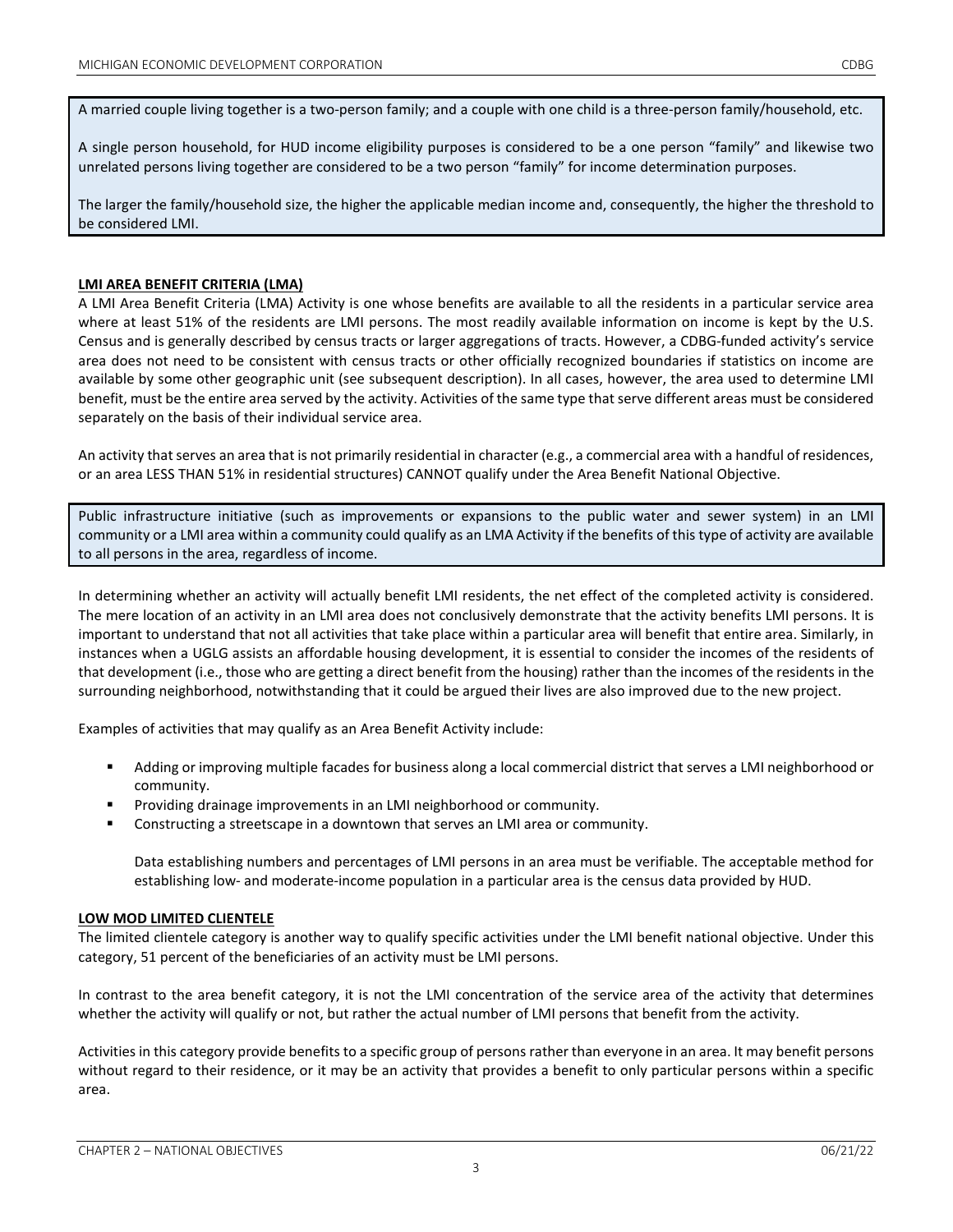With respect to determining the beneficiaries of activities as LMI and qualifying under the limited clientele category, activities must benefit a clientele that is generally presumed to be principally LMI. This presumption covers abused children, battered spouses, elderly persons, severely disabled adults (see the below), homeless persons, illiterate adults, persons living with AIDS and migrant farm workers.

#### **DEFINITION OF SEVERELY DISABLED**

Persons are considered severely disabled if they:

- Use a wheelchair or another special aid for 6 months or longer;
- Are unable to perform one or more functional activities (seeing, hearing, having one's speech understood, lifting and carrying, walking up a flight of stairs and walking);
- Need assistance with activities of daily living (getting around inside the home, getting in or out of bed or a chair, bathing, dressing, eating and toileting) or instrumental activities of daily living (going outside the home, keeping track of money or bills, preparing meals, doing light housework and using the telephone);
- Are prevented from working at a job or doing housework;
- Have a selected condition including autism, cerebral palsy, Alzheimer's disease, senility or dementia; or
- Are under 65 years of age and are covered by Medicare or receive Supplemental Security Income (SSI).

#### **LMI JOB CREATION/RETENTION OVERVIEW**

An LMI Job Creation/Retention (LMJ) activity is one that creates or retains permanent jobs, with 51% being held by persons from LMI families. Jobs indirectly created by an assisted activity (i.e., "trickle-down" jobs) may not be counted.

For job creation activities, the local government and the assisted business(s) must document that permanent jobs have been created, and that at least 51% of the jobs, computed on a full-time equivalent (FTE) basis, have been filled by LMI persons.

For job retention activities, the local government must document that the jobs would actually be lost without the CDBG assistance, and that either or both of the following conditions apply with respect to at least 51% of the jobs:

- The job is known to be held by an LMI person, or
- It can be reasonably expected that the job will turn over within the following two years and be filled by an LMI person upon turnover.

#### **CALCULATING FTE JOBS**

The Department of Labor allows jobs of 35 hours or more per week to be classified as full time positions. All such positions that were created through CDBG assisted initiatives should be broken out from the part time positions and counted fully. For instance, if a CDBG-assisted venture created 10 permanent jobs that involved 40-hour work weeks, and five more that involved 35-hour work weeks, the total number of full-time positions would be 15. If the same venture also created permanent parttime positions, these can also be counted once they have been converted to FTE positions. Notwithstanding the fact that 35 hour positions can be counted as full-time employment, any part-time positions requiring less than 35 hours per week must be converted to FTE positions using a factor of 40 hours for each full-time job.

Assume a firm added 20 new part-time employees, five of whom worked 30 hours, ten that worked 20 hours, and five that only worked ten hours each week.

The total amount of hours worked per week would be 400 hours (150+200+50), which divided by the factor of 40 hours per week yields the answer of ten FTE jobs.

#### **JOB CREATION REQUIREMENTS**

As part of the application process, each business requiring assistance must include a written commitment to hire or retain LMI persons. The business must also provide a hiring plan that details the number of jobs to be created, the number of jobs held or to be filled by LMI persons, the type of job, average wage, any special skills or training required, the timetable for hiring, and whether or not health care was offered to employees for the positions. The plan must indicate who will be responsible for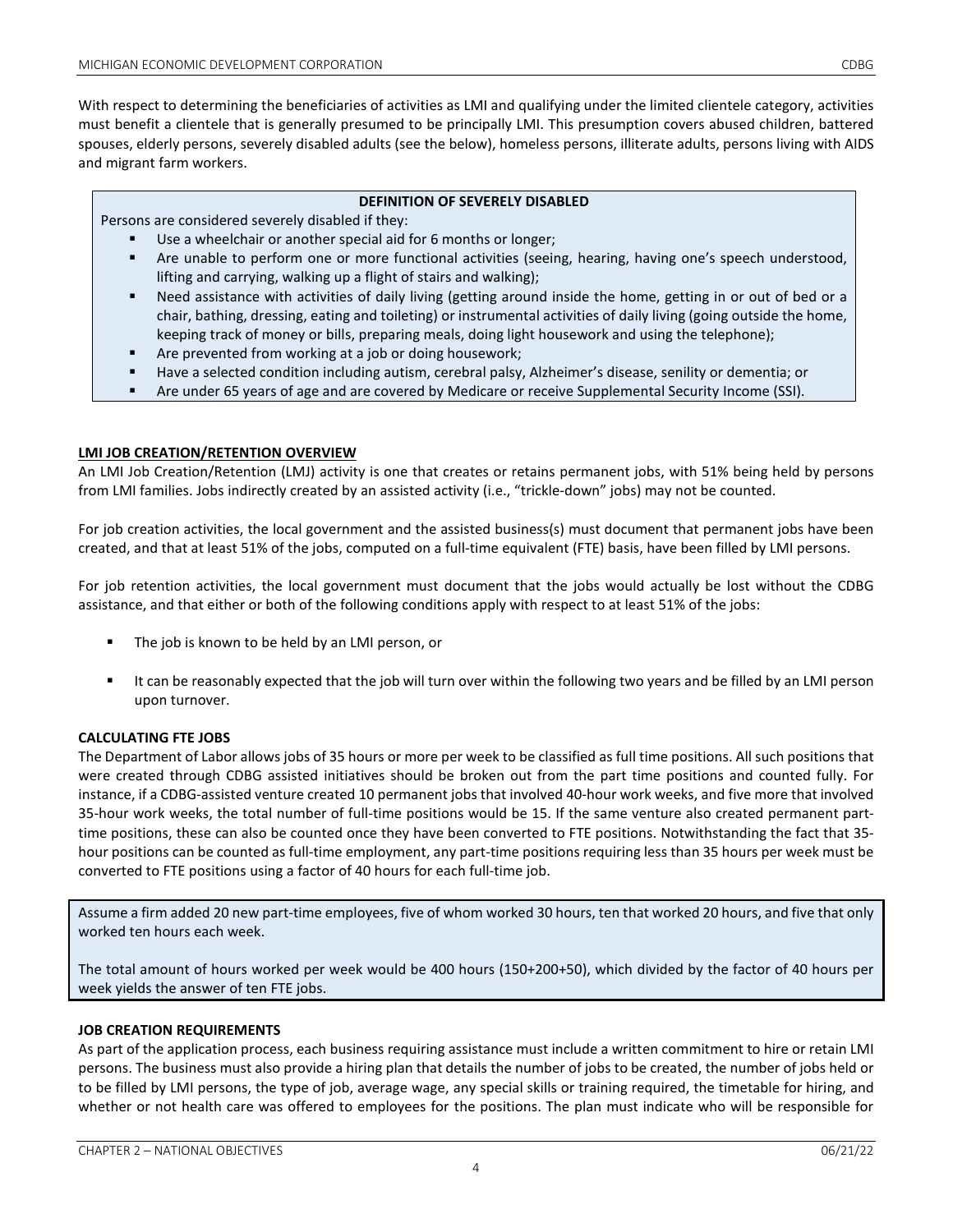hiring, collecting required data, and for training to be provided. Generally, it is expected that initial hiring by the business will be completed within 24 months from the time of CDBG assistance. Projections for future expansions or growth (i.e., those that are not directly related to the assistance) are generally not considered for purposes of determining the number of jobs to be created.

The job commitment should be realistic in determining the total number of jobs, the number of jobs to be filled by LMI persons, and the timeframe for hiring. Note that:

- 1. The MEDC uses the Application and other documents to qualify the proposed project under HUD regulations and will monitor the hiring to verify that job commitments have been fulfilled.
- 2. Failure to comply with the requirement to benefit at least 51% LMI persons could result in the State requiring repayment of all of CDBG funds spent on the project.
- 3. The UGLG must meet with appropriate business representatives to discuss hiring commitments, LMI job requirements and documentation prior to CDBG funds being awarded.
- 4. The business should track its employees by positions, such that when a position is created and an employee is hired, the LMI status of the employee in that position can be determined. Regardless of the number of jobs committed by the business, 51% of the total jobs actually created when hiring is complete must have been taken by LMI persons.

A CDBG-funded business is committed to creating 100 jobs and to filling 51% with LMI persons. If the business actually creates 150 jobs, at least 76 must be filled by LMI persons.

5. The business should maintain applicant and employee income surveys, equal employment opportunity information, and payrolls or employee lists to document compliance with CDBG requirements. It is recommended that these records be maintained separately from a business's individual personnel records.

The UGLG is required to monitor on-site the business's progress in fulfilling the hiring and LMI job requirements and report to MEDC on a six-month basis. Every time a new job is filled, the employer must maintain documentation regarding the new job, demonstrating that it was not simply a re-hire for a position that had already been counted. The documentation for all firsttime hires in new positions should include evidence that the new employee either met or didn't meet the LMI standard (Please see later sections of this chapter for more information on the protocol for determining LMI status of new employees.)

For job creation projects, the important fact is the status of the first employee to fill a new position. For example, assume a firm had 100 employees before deciding to participate in a CDBG-funded job creation initiative through which they then brought on 10 new full-time employees to give the firm a total of 110 FTEs. Next, assume that seven of the 10 new positions were originally filled by low-income workers. However, one of the seven new LMI employees was subsequently replaced by another worker that happened NOT to be low income. In this case, it is still appropriate to say that seven of the 10 new positions were **initially** filled by low-income workers, even though only six of the positions were held by low-income workers once the one employee left and was replaced by another individual that did not qualify as LMI.

When all of the intended jobs have been created, MEDC will monitor the hiring and LMI job documentation at the business. Records should continue to be kept by the business until notified by MEDC that the CDBG requirements have been fulfilled. These records should be retained for at least five years after the State has closed out a particular year's funding award with HUD. UGLGs must retain these records until the MEDC notifies them it no longer necessary.

The business must continue to collect income verifications from all applicants and employees hired until hiring is complete and the jobs are monitored or verified by the MEDC.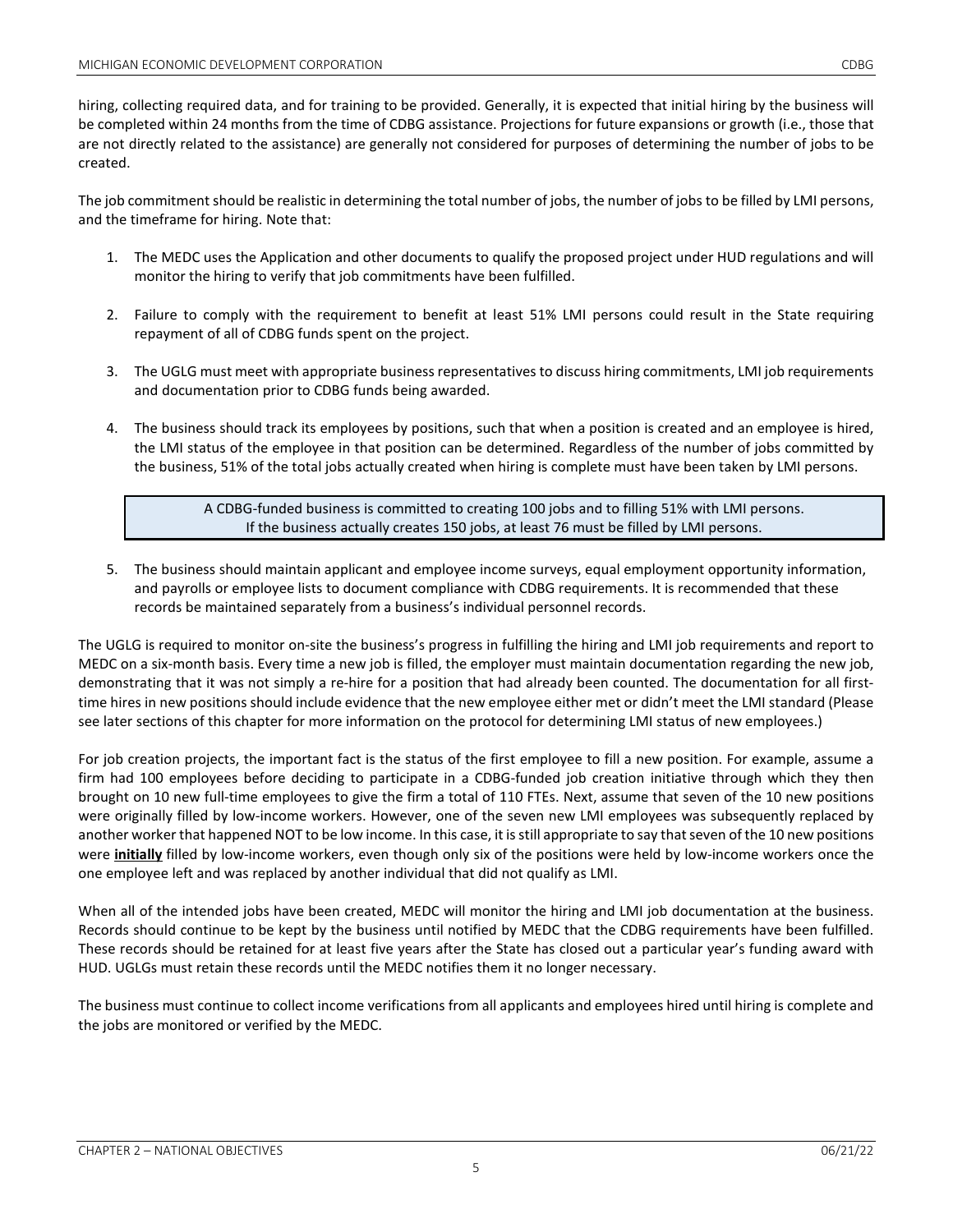#### **RULES FOR COUNTING JOBS**

As a general rule, each assisted business will be considered individually for purposes of determining if at least 51% of the jobs created or retained will be for LMI persons. However, when CDBG funds are used to acquire, develop, or improve property (e.g., a shopping center or an industrial park), the 51% requirement may be met by measuring jobs in the aggregate for all the businesses that locate on the property as a direct result of the CDBG assistance.

Other businesses in the service area (or that may locate to the service area) that benefit from the public facility/improvement should not be considered. [Note: The principal business(es) must meet the 51% requirement when hiring is completed, and the total number of jobs actually created should not raise the cost per job to \$10,000 or more unless there are documented circumstances beyond the control of the business(es) that prevented the hiring of the total number of employees committed.] The general rule is that if the CDBG "cost per job" of the public facilities or improvements that are greater than or equal to \$10,000, then all jobs created or retained by all businesses in the service area must be tracked for the purpose of determining that at least 51% of the aggregate total jobs are for LMI persons.

This aggregation must include businesses that, as a result of the public facility/improvement, locate or expand in the service area of the public facility/improvement between the date the State awards the CDBG funds and one year after the physical completion of the public facility/improvement. This rule will rarely have any applicability, since it is not the State's intent to fund projects that are equal to or more than \$10,000 per job, except under special circumstances.

When counting jobs, the following policies apply:

- 1. Part-time jobs must be converted to FTE.
- 2. Only permanent jobs may be counted; temporary and contractual jobs are not allowed.
- 3. Transferred jobs may not be counted.
- 4. Seasonal jobs may be counted only if the season is long enough for the job to be considered the employee's principal occupation.
- 5. Jobs indirectly created by an assisted activity (i.e., "trickle-down" jobs) may not be counted.
- 6. Jobs must ultimately and within the term of work be located at the project site receiving the improvements

Jobs are only counted as newly created if they involve a new hire that joined the assisted firm after the effective date of the Grant Agreement. Firms are not able to claim any new positions that were created before the UGLG actually entered into an agreement with the State.

Any jobs that were eliminated prior to a firm entering into discussions to receive assistance are generally NOT considered for purposes of determining net job growth. Assume, for instance, that two months prior to engaging the UGLG to receive assistance, a firm terminates 20 positions. Then one month after the UGLG enters into a Grant Agreement to revitalize the firm's local operations, the firm improves its outlook and hires 15 new positions. In this instance, it is appropriate to count all of these 15 positions as new, rather than offsetting them by the 20 terminations that occurred prior to the effective date of the agreement. If, however, the firm cut positions after it knew it was going to receive assistance (even before it signed an official agreement), then these terminations should be considered as if they happened after the Grant Agreement (i.e., they must be subtracted out of any subsequent job additions in order to calculate a net new jobs total).

#### **JOB RETENTION REQUIREMENTS**

For projects proposing the retention of jobs that would otherwise be lost without CDBG assistance, at least 51% of the jobs to be retained must be held by persons from LMI families. HUD requires that there be clear, objective evidence and documentation that jobs would be lost without the CDBG assistance; therefore, using job retention as a basis for meeting the LMI National Objective is difficult. Consequently, in the past, few projects have qualified as benefiting LMI through job retention.

The business should track its employees by position, such that the LMI status of the employee in that position can be determined.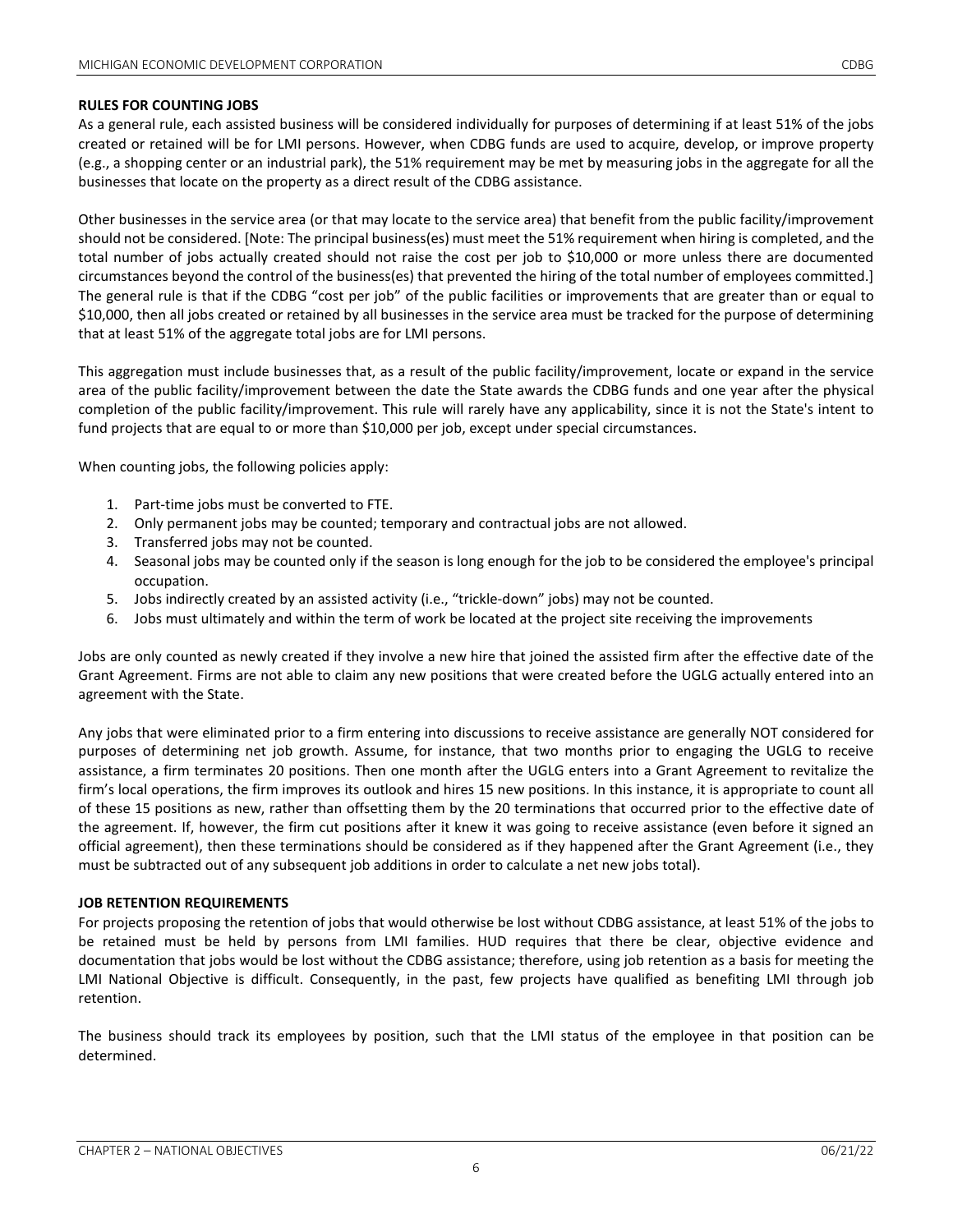UGLGs must obtain individual income certifications from each employee claimed as filling a new low-income job. New employees should provide a sworn statement (using a standardized format) as to their actual family household income at the time the CDBG assistance is provided. This actual family household income figure will be used to project an annual income over a 12-month period.

#### **LMI HOUSING OVERVIEW**

An LMI Housing activity is one carried out for the purpose of providing or improving permanent, residential structures that will be occupied by LMI households upon completion. This would include, but not necessarily be limited to, the acquisition or rehabilitation of residential property, conversion of nonresidential property to residential.

Rental units occupied by LMI persons must be occupied at affordable rents as defined by MEDC as Fair Market Rent minus tenant paid utilities. Rental rehabilitation housing projects must demonstrate that there is a fair and equitable distribution of rental rehabilitation units.

Occupancy of housing shall be based on the household income of occupants using the following rules:

- If the structure contains two dwelling units, at least one must be occupied by LMI.
- For multi-unit structures that contain more than two dwelling units, at least 51% of the units must be occupied by LMI households after rehabilitation. Where two or more rental buildings being assisted are or will be located on the same or contiguous properties, and the buildings will be under common ownership and management, the grouped buildings may be considered for this purpose as a single structure.

## **LMI HOUSING**

The following documentation of program benefit is required with the application for all CDBG-funded activities that are carried out under the LMI Housing National Objective:

- 1. For each unit to be assisted, the size and income of the occupant household.
- 2. A copy of a written agreement with each developer receiving CDBG assistance committing the total number of dwelling units in each multi-family structure assisted and the number of those units which will be occupied by LMI households after the assistance.
- 3. For rental housing, a description of how the affordability of units occupied by LMI households will be ensured.

The following documentation of program benefit is required for all CDBG-funded activities that are carried out under the LMI Housing National Objective. Additional back-up documentation must be kept on file.

- 1. For each assisted unit, the family size and income and ranges (30%, 50%, 80%) of occupant households and the amount of CDBG funds spent on rehabilitation.
- 2. For rental housing, documentation that the units occupied by LMI households are affordable.
- 3. Data on the racial, ethnic and gender characteristics of persons who are applicants for, participants in, and/or beneficiaries of CDBG activities. Regardless of whether the unit is affordable or market rate, HUD considers ALL units in the structure to be assisted, even unimproved units within the structure. Therefore, Grantees are required to report income and demographic information for the tenants living in all the units.

#### **HOUSING – RENTAL REHABILITATION**

Grantees that are assisting the construction of housing developments must also ensure that those developments comply with the Section 504 provisions regarding set asides of apartments for groups with specific disabilities. CDBG compliance related to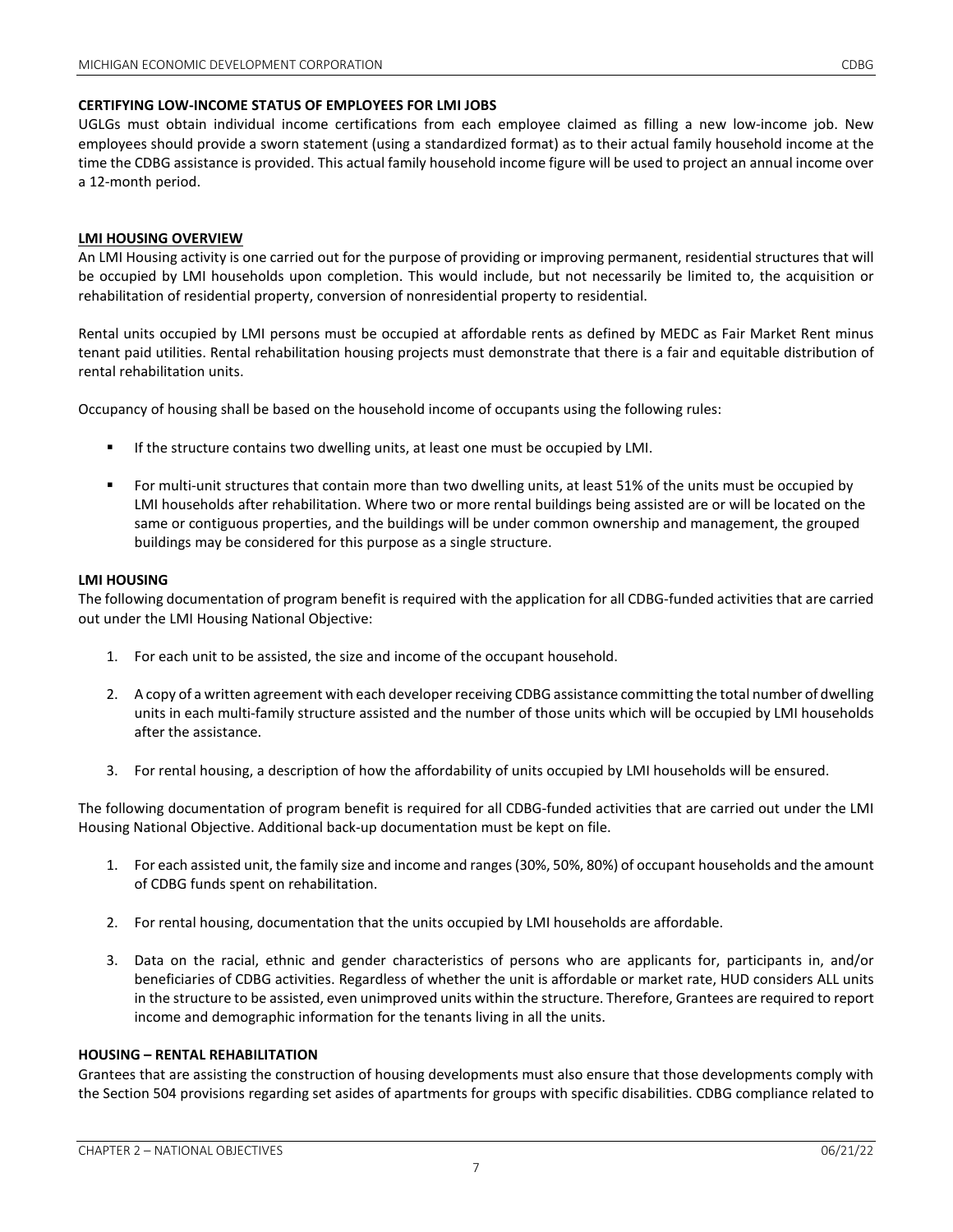Lead, Asbestos and Radon are addressed in the Environmental Review Chapter 5, Section 6. Lead and Asbestos testing costs and abatement costs may be covered by CDBG funds.

For CDBG assisted housing activities, the benefits of the assistance are shared with all of the occupants, and require that the income of all household members must be considered to determine the L/M income status of the beneficiaries at initial occupancy of the housing following completion of the CDBG assisted work. Each of the affordable unit occupants must sign a one-year lease.

## **Rental Rehabilitation Five Year Affordability Period**

HUD issues rent limits annually and vary by jurisdiction. Housing Rental Rehabilitation Projects are monitored annually throughout the affordability period. There are two affordability requirements: (1) One-year lease at initial occupancy (program rule) and (2) 5-year affordability period. The UGLG is responsible for informing building owner/manager of annual rent limit updates. Newly released CDBG rent limits include an effective date with the notice.

Rental affordability restrictions must be imposed on the property that run with the 5-year affordability period. If the property changes ownership during the affordability period, the new owner would be responsible for continuing the remaining years of the affordability period. Important to ensure that rental projects meet compliance requirements for affordability period include rents, property condition, and financial condition.

CDBG requires rental rehabilitation annual affordability report from owner to UGLG. The UGLG must verify occupancy and compliance with rental requirements each year – Owner Certification of property condition; might include pictures of property and rental inspections. An example of Non-Compliant Properties may include requiring specific repairs.

After completion of the rental rehabilitation project the MEDC/CDBG cannot pay for property repairs with CDBG funds during affordability period. If the property is not brought up to standard the UGLG must enforce their agreement with the owner or it may involve legal action.

## **Link to Income Limit Data:** <https://www.huduser.gov/portal/datasets/il.html>

Rental units occupied by LMI households must be occupied at "affordable rents". MEDC defines "affordable rents" as Fair Market Rent minus tenant paid utilities".

#### **Link to Fair Market Rents:** <https://www.huduser.gov/portal/datasets/fmr.html>

#### **Rental Utility Allowance Schedule**

The Michigan Economic Development Corporation (MEDC) will be using the Michigan State Housing Development Authority (MSHDA) utility schedule for the determination of total assistance provided to income eligible Tenants residing in units supported by MEDC. The State of Michigan is separated into four regions:

**Counties in Region A**: Alger, Baraga, Chippewa, Delta, Dickinson, Gogebic, Houghton, Iron, Keweenaw, Luce, Mackinac, Marquette, Menominee, Ontonagon, Schoolcraft.

**Counties in Region B**: Alcona, Alpena, Antrim, Arenac, Benzie, Charlevoix, Cheboygan, Clare, Crawford, Emmet, Gladwin, Grand Traverse, Iosco, Kalkaska, Lake, Leelanau, Manistee, Mason, Missaukee, Montmorency, Ogemaw, Osceola, Oscoda, Otsego, Presque Isle, Roscommon, Wexford

**Counties in Region C**: Allegan, Barry, Bay, Berrien, Branch, Calhoun, Cass, Clinton, Eaton, Genesee, Gratiot, Hillsdale, Huron, Ingham, Ionia, Isabella, Jackson, Kalamazoo, Kent, Lapeer, Lenawee, Mecosta, Midland, Montcalm, Muskegon, Newaygo, Oceana, Ottawa, Saginaw, St. Joseph, Sanilac, Shiawassee, Tuscola, Van Buren

**Counties in Region D**: Livingston, Macomb, Monroe, Oakland, St. Clair, Washtenaw, Wayne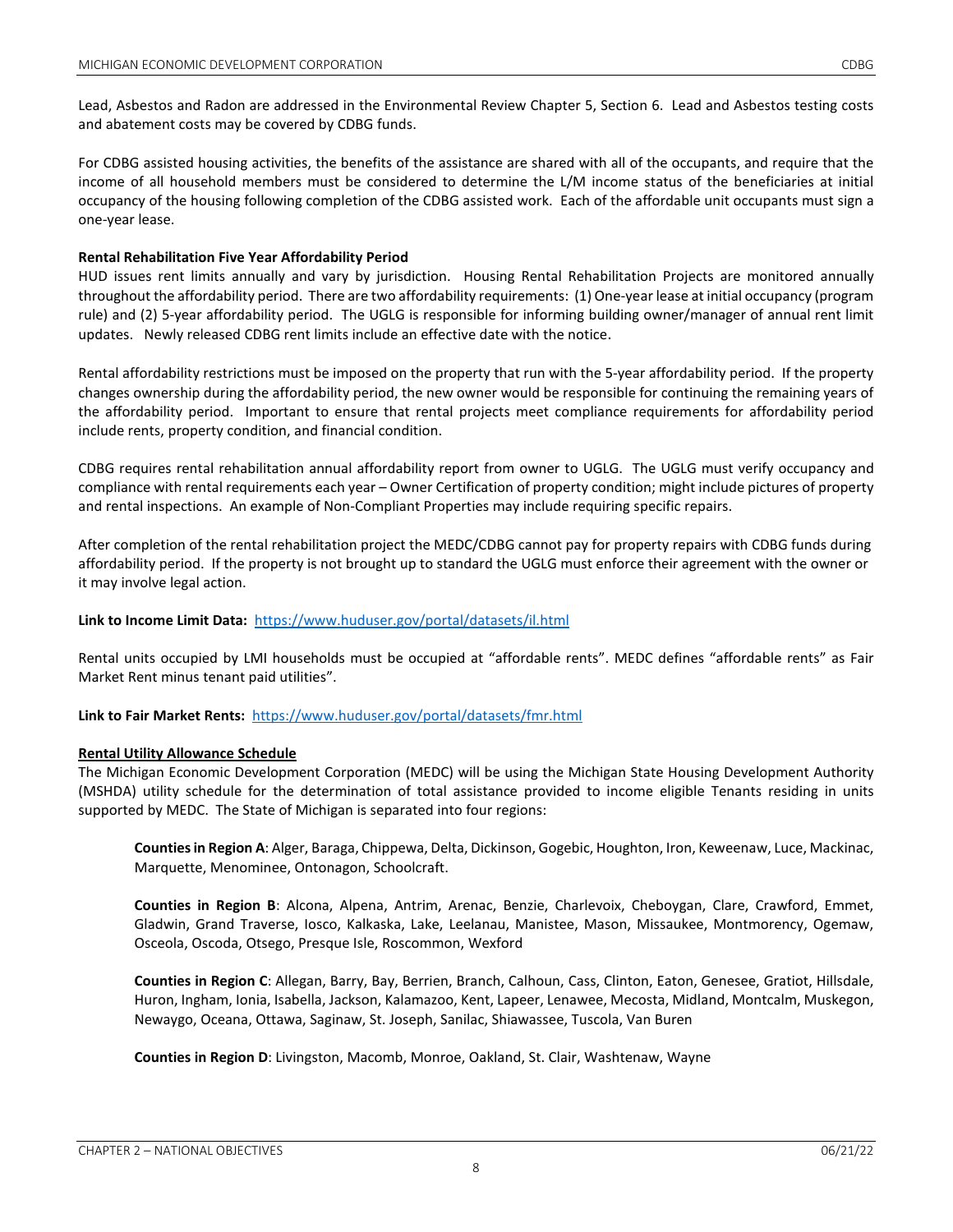The utility allowance schedule is provided on an annual basis and the Landlord must check for the most current utility allowance schedule to ensure that compliance is met.

If the Landlord pays all the utilities for the rental unit, the Landlord may charge the Tenant the gross rent, as published by HUD's Fair Market Rent.

If the Tenant is required to pay utilities for the unit, the Landlord must deduct a utility allowance from the gross rent listed on the applicable year Utility Allowance schedule located a[t MSHDA Utility Allowances webpage.](https://www.michigan.gov/mshda/0,4641,7-141-5555_8002_26576_26578-135005--,00.html)

A utility allowance is for all eligible tenant-paid utilities and must be included as part of the gross rent. If the landlord requires to subscribe to certain excluded utilities, charges for those utilities are not included in the utility allowance calculation.

Landlords must fill in the appropriate amount on the chart for each utility/appliance that you are responsible to pay. Add the total from each category for your total utility allowance. If you have questions on filling out the utility schedule, please contact your Program Specialist.

## **Example:**

The Landlord would get the HUD Fair Market Rent for the gross rent amount (\$600 for a one-bedroom apartment). The Landlord would decide what utilities are included in the gross rent. The Landlord determines that he is **not** paying electrical for the Tenant.

The project was leased on 11/1/2021 and is located in Region C. Based on Utility Schedule effective 1/1/21, calculate the following utilities which **not** included in the gross rent and are paid by the tenant.

| Heating (electric)             | \$33 |
|--------------------------------|------|
| Cooking (electric)             | 7    |
| Hot Water (electric)           | 19   |
| <b>Other Electric</b>          | 27   |
| <b>Electric Service Charge</b> | 9    |
| <b>Utility Allowance Total</b> | \$95 |

The utility allowance for Tenant-paid electric utilities is \$95 per month and is deducted from the gross rent of \$600. The Tenant rent with utility allowance will be \$505 per month.

#### **List of Eligible/Ineligible Utilities for Calculation**

The utilities that may be included or must be excluded from the utility allowance calculation are listed directly below: Utilities Included: Electricity, Gas, Water, Sewer, and Trash Pick-Up

Utilities Excluded: Telephone, Cable, and Internet service. These are items tenants must pay in addition to rent that is not supplied by the landlord owner.

#### **Rent Increase**

If a utility allowance decrease results in the Tenant-paid portion of the rents to increase, then Tenants must receive at least 30 day notice of any rent increase. In addition, rent increases typically may only be implemented at a tenant's lease renewal. All rent increases must be in accordance with the Michigan Landlord Tenant Law and the terms of the Tenant's lease agreements.

#### **REHABILITATION STANDARDS**

All rehabilitation must be in accordance with all locally adopted building and housing codes, standards and ordinances. If locally adopted and enforced building and housing codes do not exist, refer to the Housing Quality Standards (HQS) as set forth in 24 CFR 982.401. HQS define "standard housing" and establish the minimum criteria for the health and safety of program participants. Current HQS regulations consist of 13 key aspects of housing quality, performance requirements, and acceptability criteria to meet each performance requirement. HQS includes requirements for all housing types, including single and multi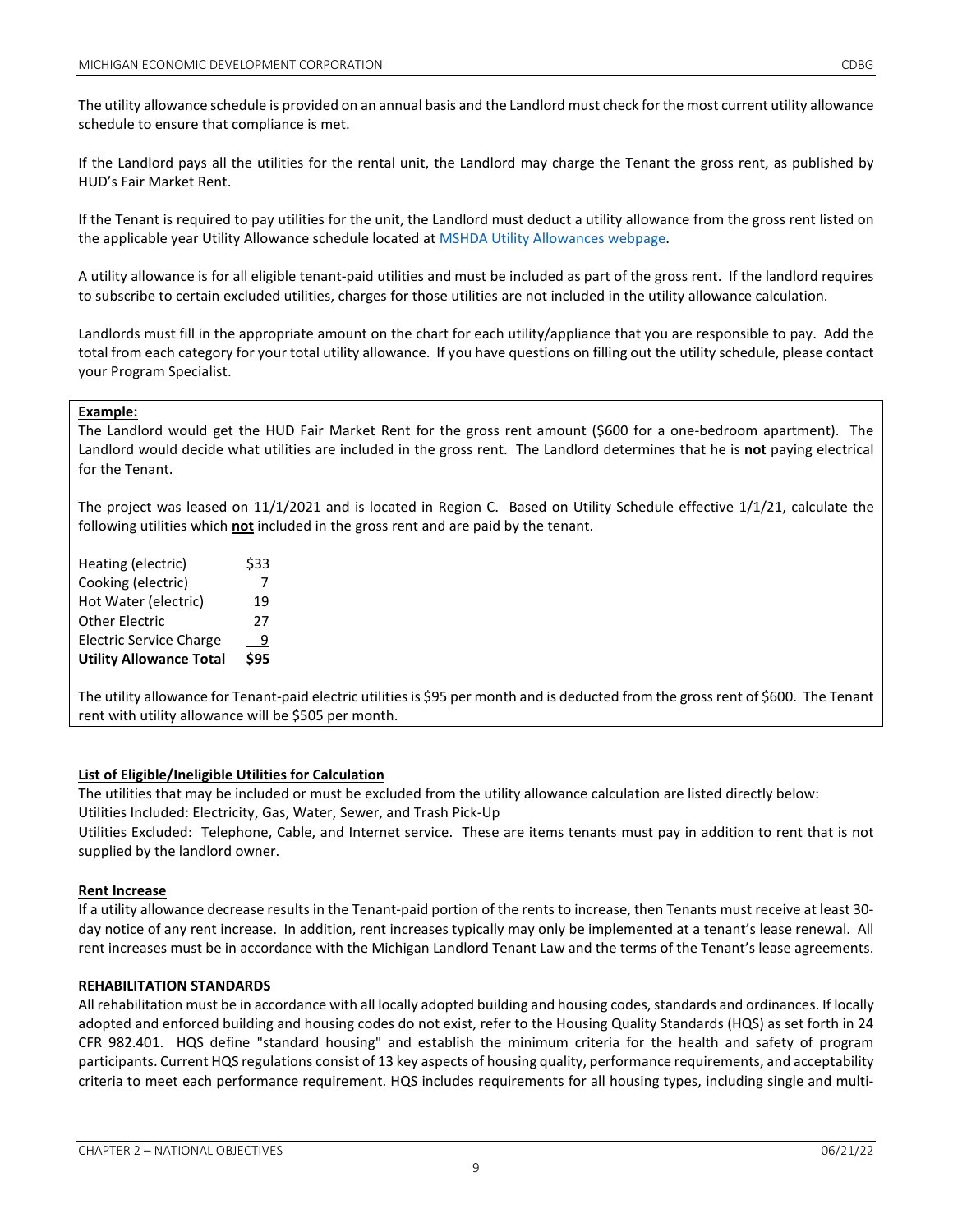family dwelling units, as well as specific requirements for special housing types such as manufactured homes, congregate housing, single room occupancy, shared housing, and group residences.

## **REQUIREMENTS FOR HOUSEHOLD ELIGIBILITY**

Grantees must certify that CDBG program recipients meet the HUD eligibility requirements. The Grantee must follow the HUD guidance for income calculations, using **the IRS Form 1040 Adjusted Gross Income Calculation** method at <https://www.hudexchange.info/incomecalculator>

When using the IRS Form 1040 definition to determine an applicant's annual income, Grantees must use the **most current version** of the IRS Form 1040 – the version filed **for current year tax reporting purposes**. An example of the worksheet is Form 2-D.

Grantees are responsible for maintaining all documents used to determine and verify CDBG program recipient's income used with the HUD income calculator.

The MEDC has provided sample applications that can be used by Grantee for ALL rental applicants. If a Grantee chooses to use their application, it must capture the same information as the sample provided, Form 2-E and Form 2-F. Grantee must use the Rental Rehab Project Checklist, Form 2-G to ensure all required documents have been obtained. Forms 2-H through 2-L referenced within the Rental Rehab Project Checklist are listed below and posted on the website.

## **SECTION 2 – ELIMINATION OR PREVENTION OF SLUMS AND BLIGHT**

#### **AREA BASIS**

To qualify under this National Objective on an area basis, an activity must meet the following:

The area must be designated as a slum or blighted area by the applicant and must meet the definition of a slum, blighted, deteriorated, or deteriorating area under a State or local law. A sample UGLG Ordinance Defining Slum and Blighted Area (Form 2-B) used to define slum or blighted areas is attached to this chapter. A sample resolution for a local government to use to declare a specific area as slum/blighted is also attached to this chapter, Form 2-B. Both are required and must be re-determined every ten years for continued qualification; AND

The area must exhibit at least one of the following physical signs of blight or decay:

- 1. Public improvements are in a general state of deterioration throughout the designated area, OR
- 2. There are a substantial number of deteriorated or deteriorating buildings throughout the designated area. For example, at least 25% of properties (or such other percentage determined to be significant as stipulated in the State or local law) throughout the area must have one or more of the following conditions:
	- a. Physical deterioration of buildings or improvements,
	- b. Abandonment of properties, chronic high-occupancy turnover rates or chronic high-vacancy rates in commercial or industrial buildings,
	- c. Significant declines in property values or abnormally low property values relative to other areas in the community, OR
	- d. Known or suspected environmental contamination, AND
	- e. Documentation must be maintained by the grant recipient on the boundaries of the area and the conditions that qualified the area at the time of its designation, AND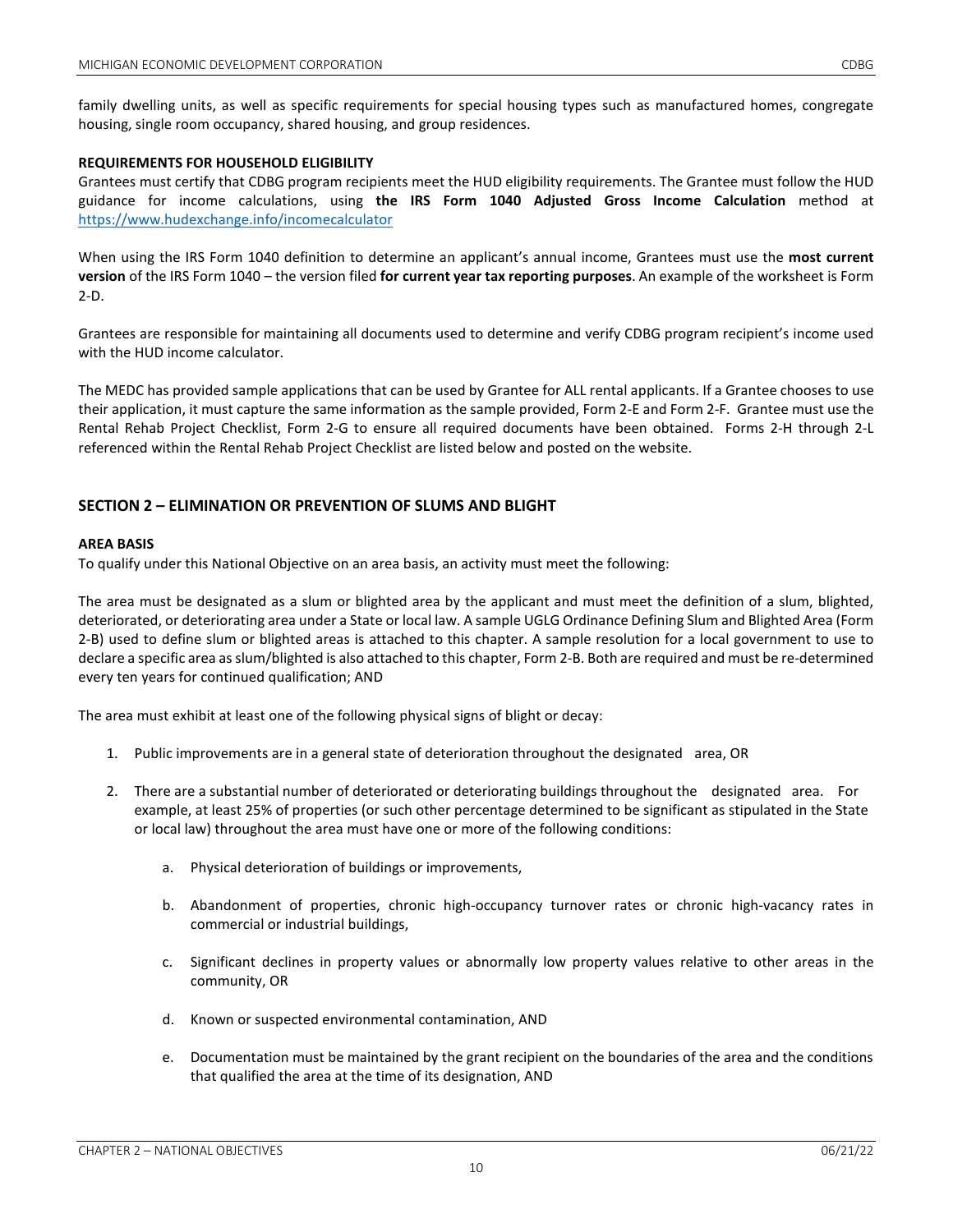f. Activities to be assisted with CDBG funds must be limited to those that address one or more of the conditions that contributed to the deterioration of the area. (Note that this does not limit the activities to those that address the blight or decay itself, but it allows an activity to qualify if it can be shown to address a condition that is deemed to have contributed to the decline of the area.)

For rehabilitation of residential properties undertaken under this category, the following two conditions also apply:

- 1. Each deteriorated building must be considered substandard under local code. All deficiencies making such a building substandard and a blighting influence must be corrected before less critical work on the building may be undertaken. The unit of local government must develop minimum standards for building quality that take into account local conditions, AND
- 2. All deficiencies making the building substandard must be corrected before less critical work on the building may be undertaken.

Note: These two criteria do not apply to nonresidential rehabilitation (rehabilitation of commercial or industrial buildings). Reference: 24 CFR 570.483(c)(1)

Grantees should classify an activity as addressing the Slums or Blight National Objective on an area basis only after receiving direct approval to do so by the MEDC prior to submitting a Part I Application.

#### **SPOT BASIS**

To qualify under this National Objective on a spot basis, an activity must be specifically designed to eliminate specific conditions of blight or physical decay on a spot basis (not located in a slum or blighted area). It must be limited to the following activities:

**Acquisition.** If acquisition or relocation is undertaken, it must be a precursor to other activities (funded with CDBG or other resources) that directly eliminate the specific conditions of blight or physical decay.

**Clearance**. Financial assistance offered to a business to demolish a decayed structure and construct a new building on the site.

**Relocation**. The State program generally does not involve relocation and, consequently, it is not anticipated that any UGLG would be called upon to use this eligibility category.

**Historic Preservation**. For Title I purposes, properties that qualify as historic properties are landmarks, districts, sites, buildings, structures or objectives which:

- Are listed in or eligible for listing in the National Register of Historic Places, or
- Are listed in a State or local inventory of historic places, or
- Are designated by State law or local ordinances as a State or local landmark or historic district.

Pursuant to 24 CFR 570.208(b)(2), CDBG funds may be used for acquisition, clearance, relocation, historic preservation and building rehabilitation activities which eliminate specific conditions of blight or physical decay on a spot basis not located in a slum or blighted area. While rehabilitation done under this criterion is limited to the extent necessary to eliminate specific conditions detrimental to the public health and safety, this restriction does not extend to historic preservation carried out under the Spot Blight National Objective. Historic preservation activities are limited instead to activities that are determined to contribute to the conservation, and preservation of historic buildings, places, and areas.

**Rehabilitation of Buildings.** Only allowable to the extent necessary to eliminate specific conditions detrimental to public health and safety such as rehabilitation of a decayed community center that eliminates code violations that are detrimental to the health and safety of potential occupants like faulty wiring, falling plaster, or other similar conditions.

The State can approve no more than 30% of its funds for activities that address the Slum or Blight National Objective, according to requirements of Title I of the Housing and Community Development Act. UGLGs should classify an activity as addressing the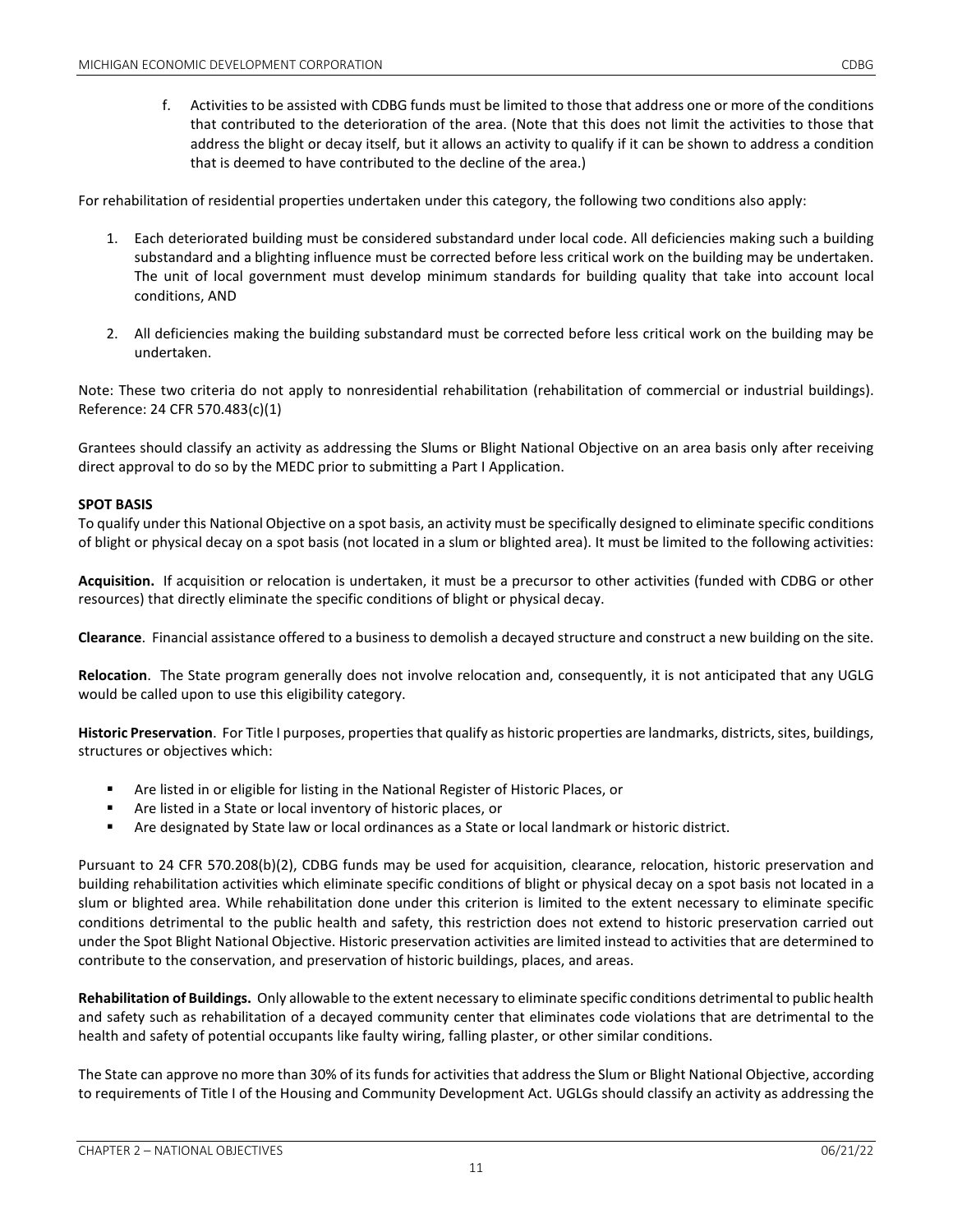## **SECTION 3 – URGENT NEED**

Use of the Urgent Need National Objective category is extremely rare. It is designed only for activities that alleviate emergency conditions. Urgent need activities must meet the following qualifying criteria:

- The existing conditions must pose a serious and immediate threat to the health or welfare of the community,
- The existing conditions are of recent origin or recently became urgent (generally, within the past 18 months),
- The recipient is unable to finance the activity on his or her own, and
- **•** Other sources of funding are not available.

In recognition of the extraordinary circumstances that must be present in order to justify the use of this National Objective, UGLGs are generally not allowed.

## **SECTION 4 – ADDITIONAL NATIONAL OBJECTIVE CONSIDERATIONS**

## **PUBLIC FACILITIES/INFRASTRUCTURE**

In cases where the activity undertaken is a public improvement and the activity is clearly designed to serve a primarily residential area, the activity must meet the LMI Area Benefit criteria, whether or not the requirements for job creation/retention are also met, in order to qualify as benefiting LMI persons. Because it is required that all LMI persons be connected to water/sewer infrastructure at no cost, an infrastructure project must meet the 51% LMI area benefit test for persons and households.

#### **ACQUISITION OF REAL PROPERTY**

Qualifying an acquisition activity under one of the CDBG National Objectives depends entirely on the use of the acquired real property following its acquisition. A preliminary determination of compliance may be based on the planned use. The final determination must be based on the actual use of the property, excluding any short-term, temporary use. Where the acquisition is for the purpose of clearance that will eliminate specific conditions of blight or physical decay, the clearance activity may be considered the actual or "end" use of the funds. However, any subsequent use or disposition of the cleared property must be treated as a "change of use" under CDBG regulations.

These requirements are for any single piece of real property, acquired or improved, in whole or in part, using CDBG funds of \$100,000 or more. Thus, if the UGLG were to obtain two properties for \$60,000 each with the intent of joining them for a single project that was later reconsidered and abandoned, the above rules would not restrict the subsequent sale/reuse of these two properties. If property is to be acquired for a general purpose, such as housing or economic development, and the actual specific project is not yet identified, the grant recipient must document the general use it intends for the property, identify the National Objective category it expects will be met, and make a written commitment to use the property consistent with CDBG requirements.

## **RELOCATION**

Where CDBG funds are used for required relocation assistance, the relocation assistance is considered to address the same National Objective as is addressed by the displacing activity. Where the relocation assistance is voluntary, the applicant may qualify the assistance either on the basis of the National Objective addressed by the displacing activity or, if the relocation assistance is primarily to LMI persons, on the basis of benefiting LMI persons. The State program generally does not support projects that involved relocation.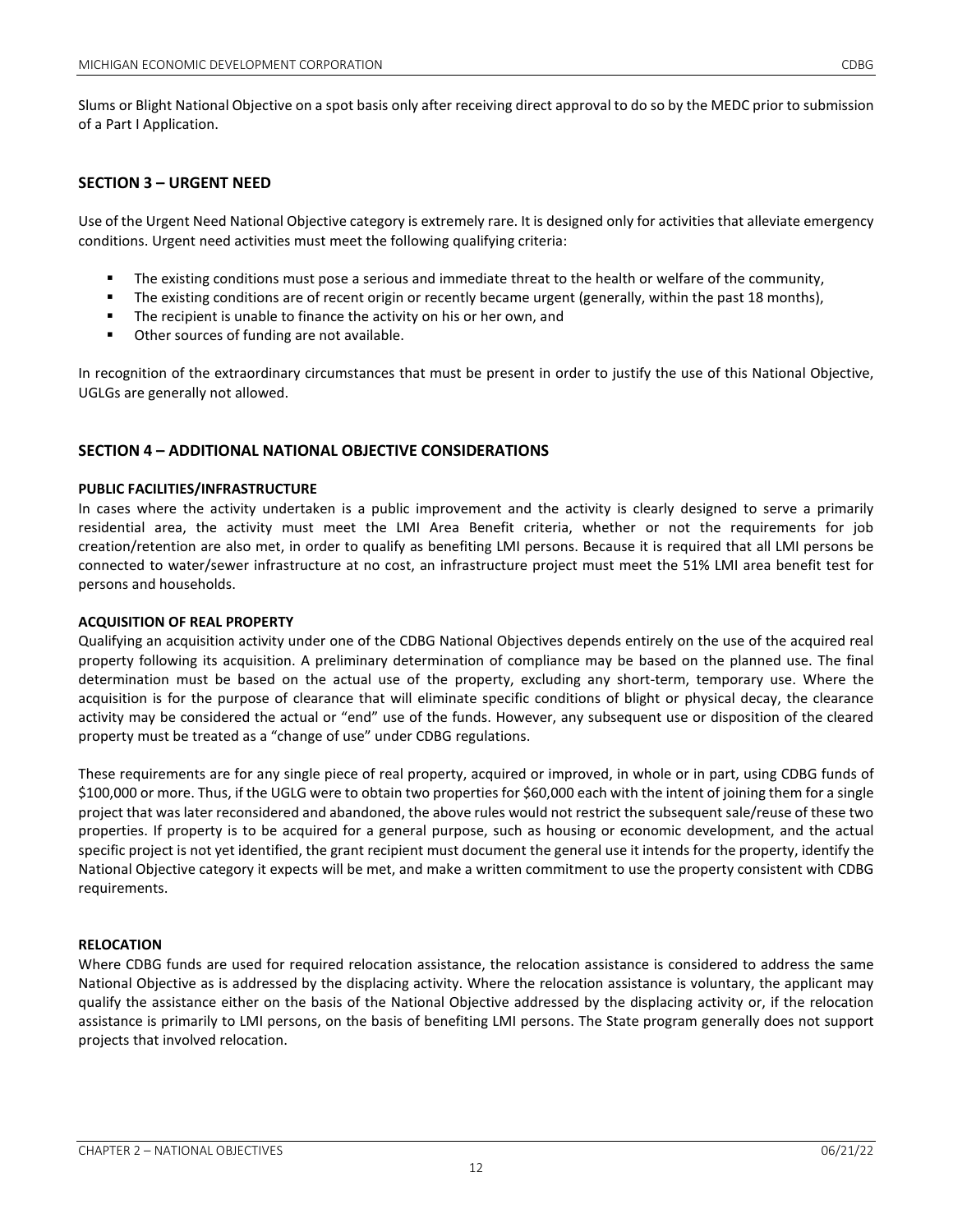To qualify under the LMI Area Benefit National Objective, the service area for downtown or commercial area revitalization projects must be primarily residential in nature and have at least 51% LMI residents. These types of projects may also qualify as LMI Job Creation/Retention.

If assistance is provided to one or more businesses, then the project may qualify under LMI Area benefit if the service area is primarily residential and is 51% Low and Moderate Income. There must also be documentation that the business is providing essential goods and services to that service area's population. Goods and services might include grocery stores, dry cleaners, pharmacies, health care, etc. A high-end boutique or souvenir shop would not be considered as providing essential goods and services. Assistance to a local business providing essential goods and services may also qualify as a Job Creation/Retention activity that must comply with the requirements as specified in Funding Guide.

# **SECTION 5 – DOCUMENTING NATIONAL OBJECTIVES AND BENEFIT**

## **LMI AREA BENEFIT ACTIVITIES**

The following documentation of program benefit is required at project completion for all CDBG-funded activities that are carried out under the LMI Area Benefit National Objective:

- As-built drawings of public improvements (if applicable) or other evidence showing the area actually served.
- Data showing the income characteristics of all families and unrelated individuals actually served.
- Data on the racial, ethnic, and gender characteristics of persons who are applicants for, participants in, or beneficiaries of the CDBG activities.
- Documentation of occupancy and income characteristics of all families and unrelated individuals receiving CDBG assistance for special assessments.

## **LMI JOB CREATION/RETENTION**

The following documentation of program benefit is required with the application for all CDBG-funded activities that are carried out under the LMI Job Creation/Retention National Objective. Recipients are required to verify job creation/retention on-site on a semiannual basis.

**Job Creation.** For an activity that creates jobs, the UGLG must document that at least 51% of the jobs will be for LMI persons on the Job Creation Summary Report, Form 2-C.

Documentation for each assisted business must include a copy of a written commitment by each business that at least 51% of the jobs created (full-time or FTE) will be held by LMI persons. The business must also provide a hiring plan that details the number of jobs to be created, the number of jobs estimated to be filled by LMI persons, the types of jobs, any special skills or training required, the timetable for hiring, and whether or not healthcare will be provided for each type of position. The plan must indicate who will be responsible for hiring and collecting required data and for any training to be provided.

**Job Retention.** The following documentation of program benefit is required at project completion on the Job Summary Report form for all CDBG-funded activities that are carried out under the LMI Job Creation/Retention National Objective. Recipients are required to verify job creation/retention on-site on a semiannual basis.

After job creation and hiring is complete, copies of company payrolls or an employment listing (including a list of current employees), preferably by job title, of all permanent jobs filled and which were filled by LMI persons.

Information on the numbers of persons in the immediate family of all applicants and newly hired employees, and their annual (pre-employment) family income in ranges of 30%, 50%, 80% of median income.

For each retained job filled due to a turnover commitment, information on the size and annual income of the immediate family of all applicants (prior to being hired) for the job.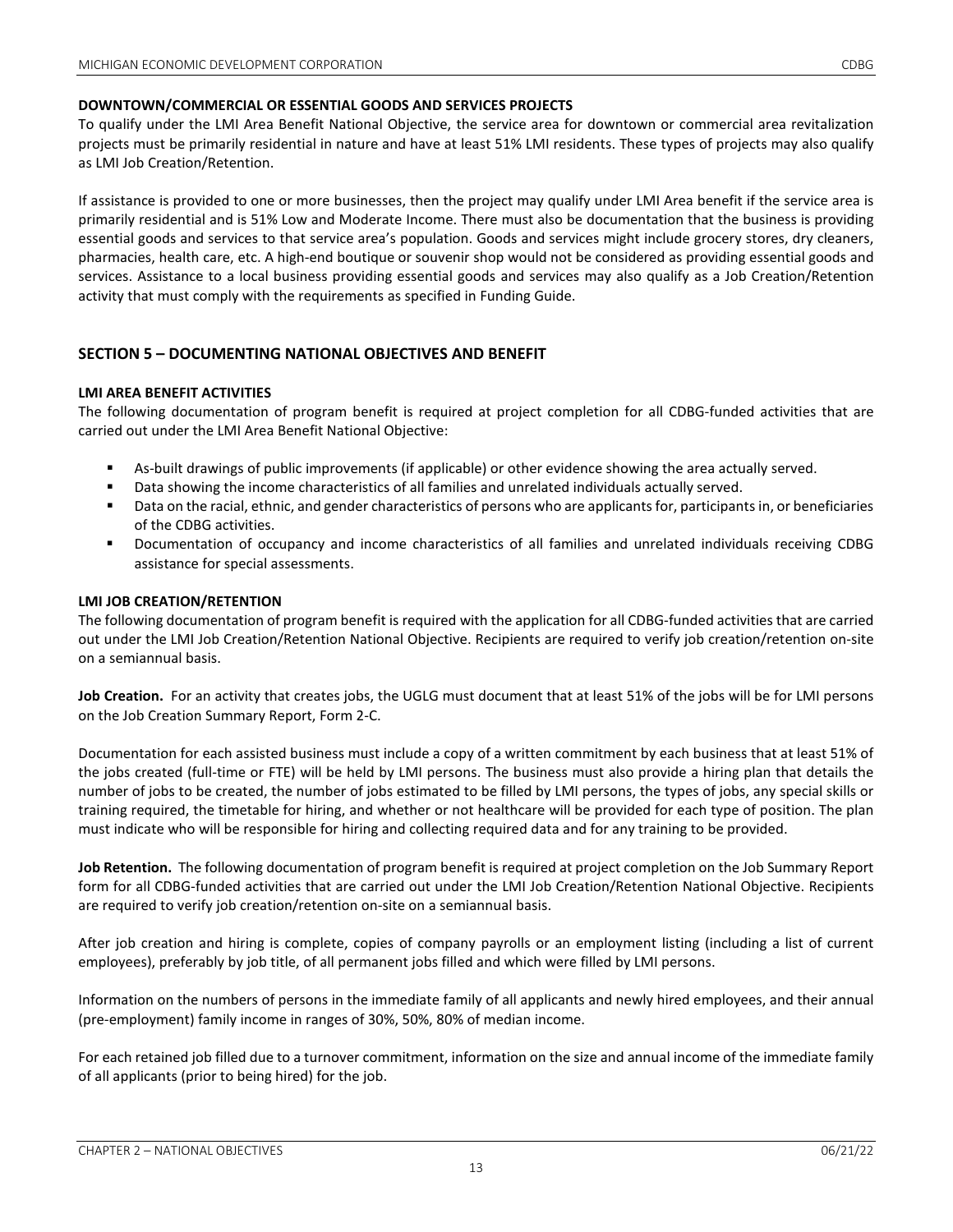After completion of job retention commitments, copies of company payrolls or an employment listing, preferably by job title, of all permanent jobs filled through turnover, if applicable, and which were held by LMI persons.

Data on the racial, ethnic, and gender characteristics of persons who are applicants for, participants in, or beneficiaries of CDBG activities.

#### **SLUM OR BLIGHT**

The following documentation of program benefit is required with the application for all CDBG-funded activities that are carried out under the Slum or Blight National Objective:

**Area Basis**. A resolution and ordinance from the applicant governing body designating the area as slum or blighted, providing a description of the conditions that qualified the area at the time of designation, and providing a description of how the conditions contributed to the area's deterioration.

A map and description of the boundaries of the designated area showing the location of all buildings and public improvements that are deteriorated.

Inventory and detailed description documenting those public improvements in a general state of deterioration. Deterioration of a single element of infrastructure, such as a road or a sidewalk, does not meet this criterion.

Inventory and detailed description of all buildings in the target area and their condition. Include the total number of buildings, the type of buildings, and the percentage of buildings that are deteriorated in the area as well as vacancy rates.

Evidence that the activity being proposed for CDBG assistance addresses one or more of the conditions that contributed to the deterioration of the area.

To document program benefit at project completion, the activities undertaken must address the identifying slum or blight conditions.

**Spot Basis.** A building inspection report or other evidence that describes the specific condition of slum or blight and how the activity to be assisted with CDBG funds will eliminate the blighted condition.

For rehabilitation, a description of how the assistance will be limited to the items necessary to eliminate specific conditions detrimental to the public health and safety. To document program benefit at project completion for activities qualifying under the Slum/Blight Area Basis National Objective, the unit of local government must:

- Identify all activities completed, and
- **Provide evidence that the activity addressed one or more of the conditions that contributed to the deterioration of** the area.

To document program benefit at project completion for those activities under the Slum or Blight Spot Basis National Objective, the unit of local government must provide evidence that the activities completed addressed the conditions that threatened the health or welfare of the community.

**Urgent Need.** Please note that the Urgent Need objective may only be used in exceptional instances, where the MEDC issues the UGLG authority to use this National Objective. In these instances, the MEDC will provide the UGLG further instructions on requirements.

#### **CHAPTER 2 FORMS**

- 2-A Income Survey Application
- 2-B Ordinance Defining Slum and Blighted Area
- 2-C Job Creation Summary Report
- 2-D RR Income Eligibility Calculation SAMPLE